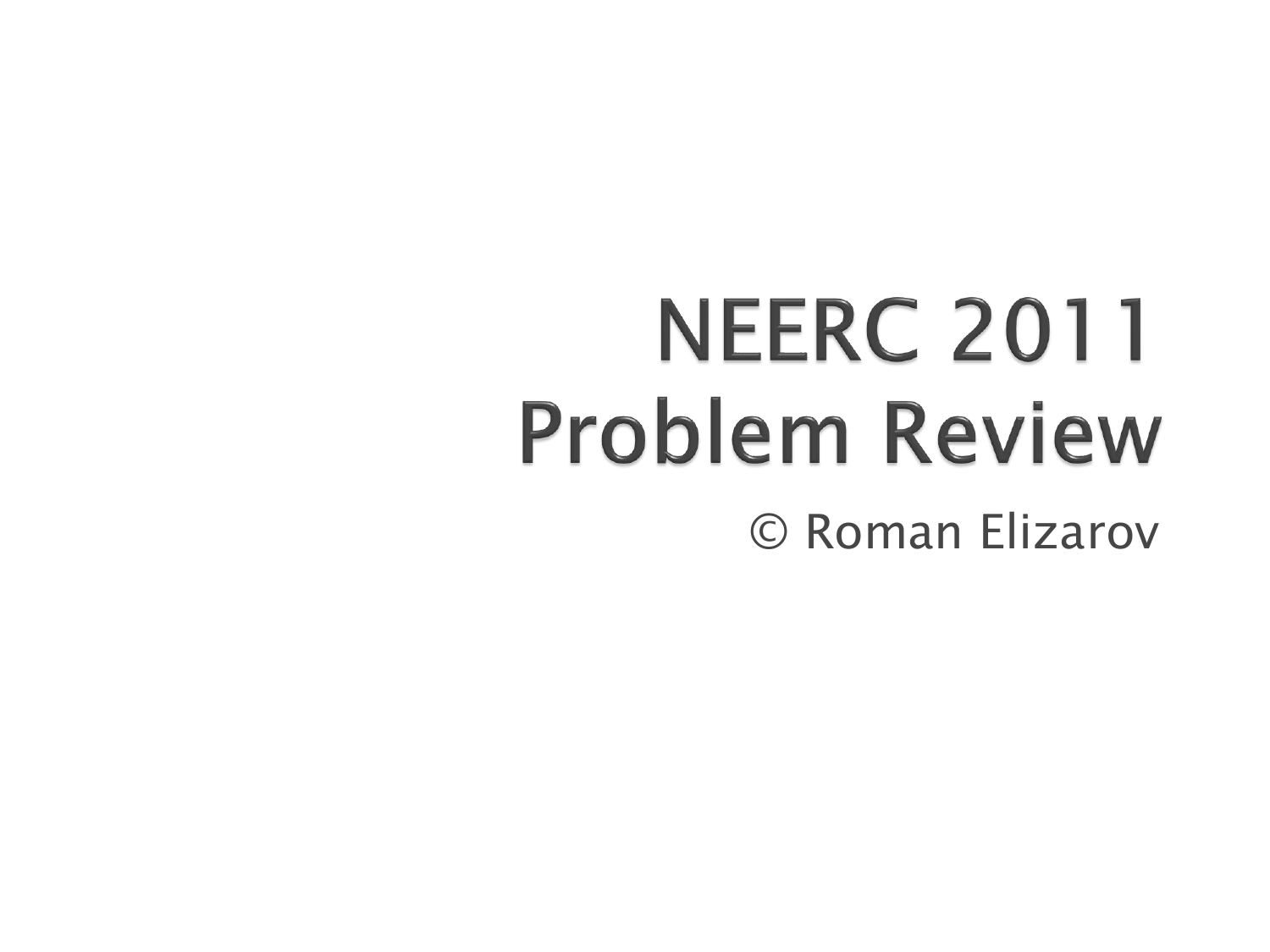# A. ASCII Area

- ▶ Scan the picture top-to-bottom, left-to right
- $\blacktriangleright$  Count the number of '\' and '/':
	- If even, we"re outside the polygon
	- If odd, we"re inside the polygon
- $\blacktriangleright$  Area  $=$

(number of '/' and '\') / 2 + number of '.' that are inside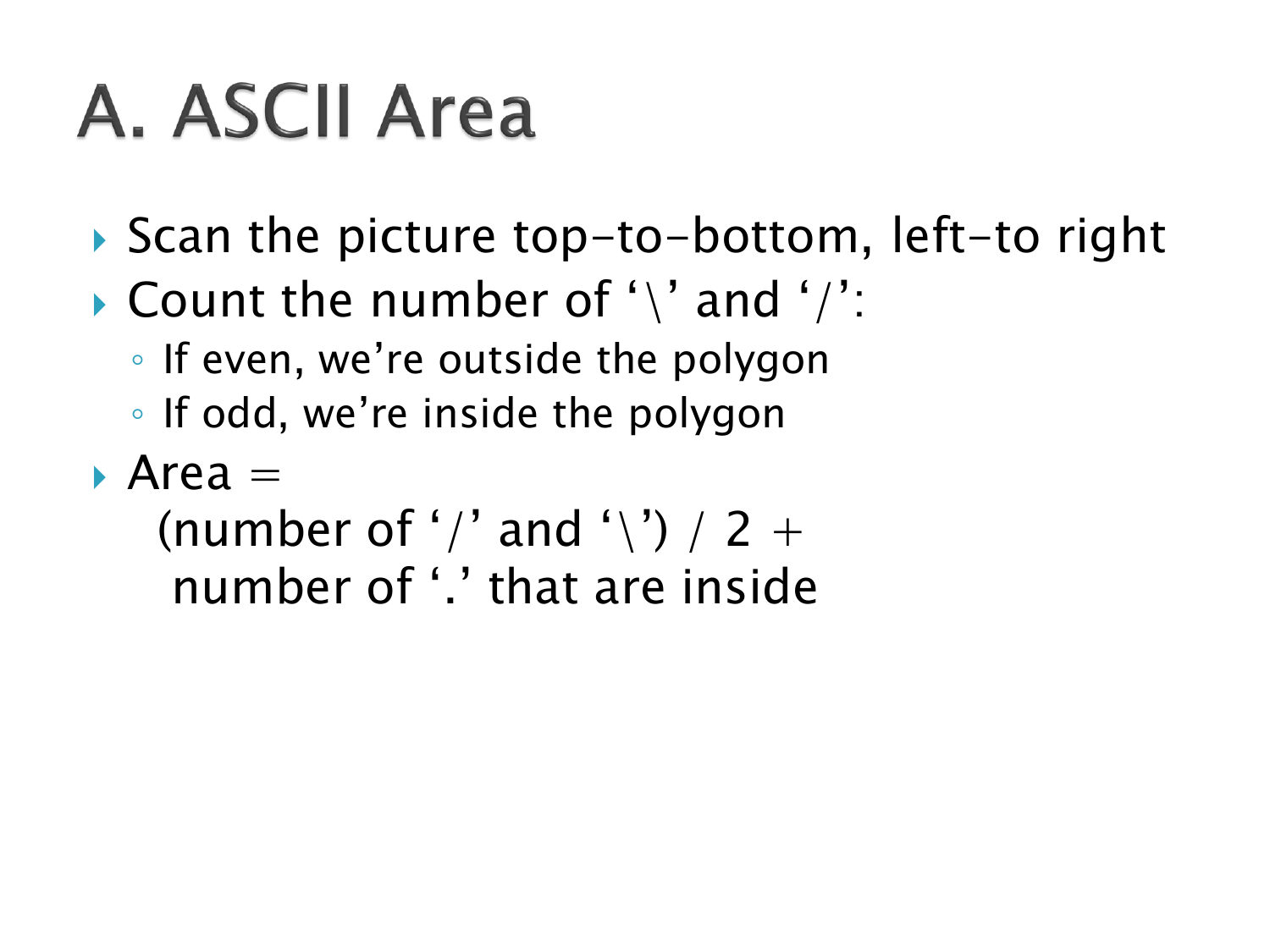# **B. Binary Encoding**

- Find the smallest n, such that:  $m \leq 2^n$
- Now  $k = 2^n m$ , is the number of "unused" codes compared to binary encoding
	- k is exactly the max number of codes with n-1 bits
- ▶ So, to get the answer write
	- For i in [0, k-1] write binary encoding of i with n-1 bits
	- $\circ$  For i in [k, m-1] write binary encoding of (i  $+$  k) with n bits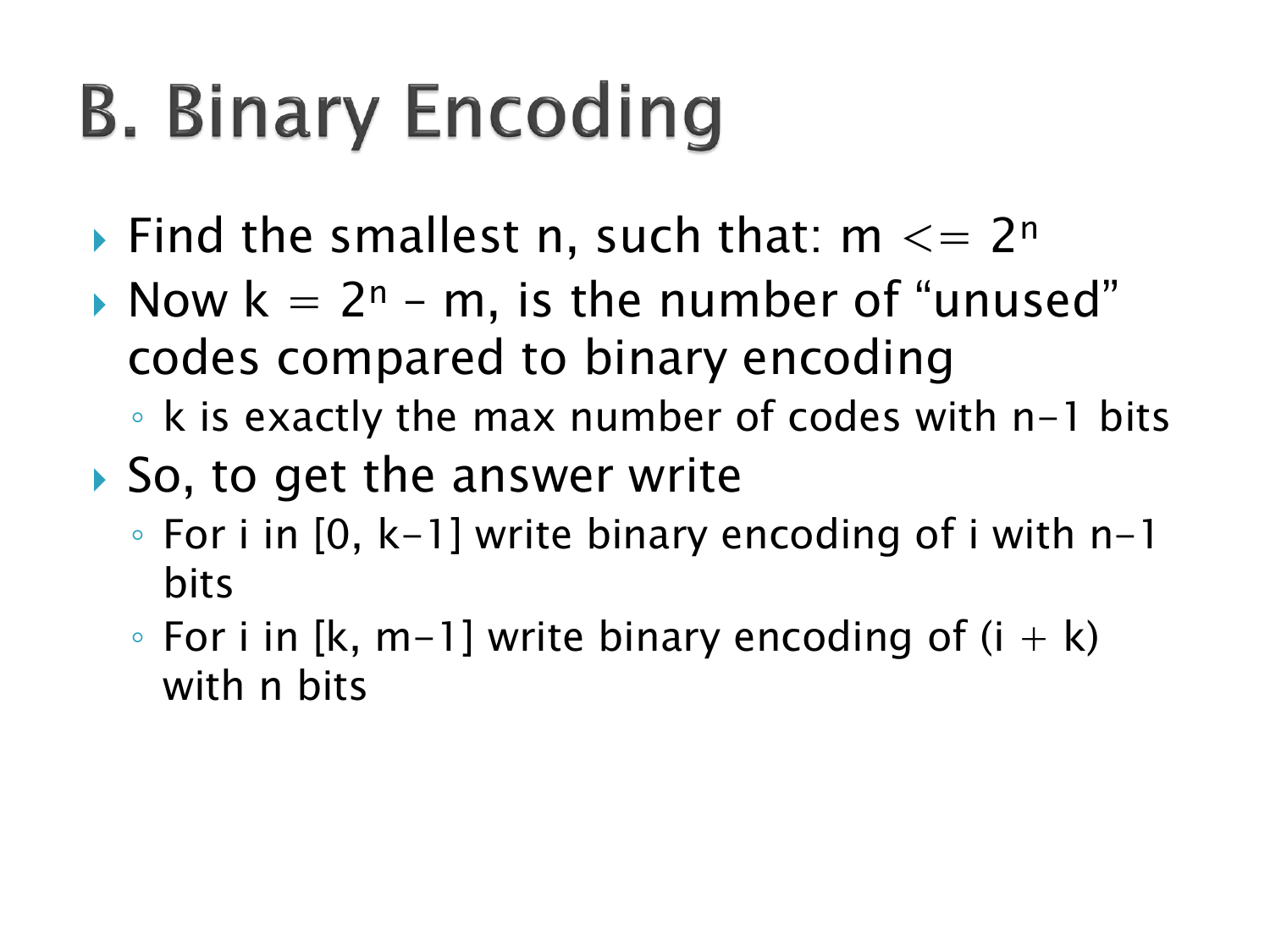# **C. Caption**

#### **Precompute the following costs:**

- e[i,j] the cost of placing i-th letter of new text starting from horizontal position j on the caption
- f[i,j] the cost of leaving a range of horizontal positions [i,j-1] on the caption empty
- ▶ Now use dynamic programming:
	- Define subproblem c[i,j] the optimal placing of i letters from new text so that the last i-th letter is placed onto horizontal position j.
	- $\circ$  c[i,j] = min for s in [s<sub>min</sub>, s<sub>max</sub>] of  $c[i-1,j-s-k] + f[i-s,j] + e[i,j]$
- Answer is min c[len(new\_text),j] + f[j+k,n]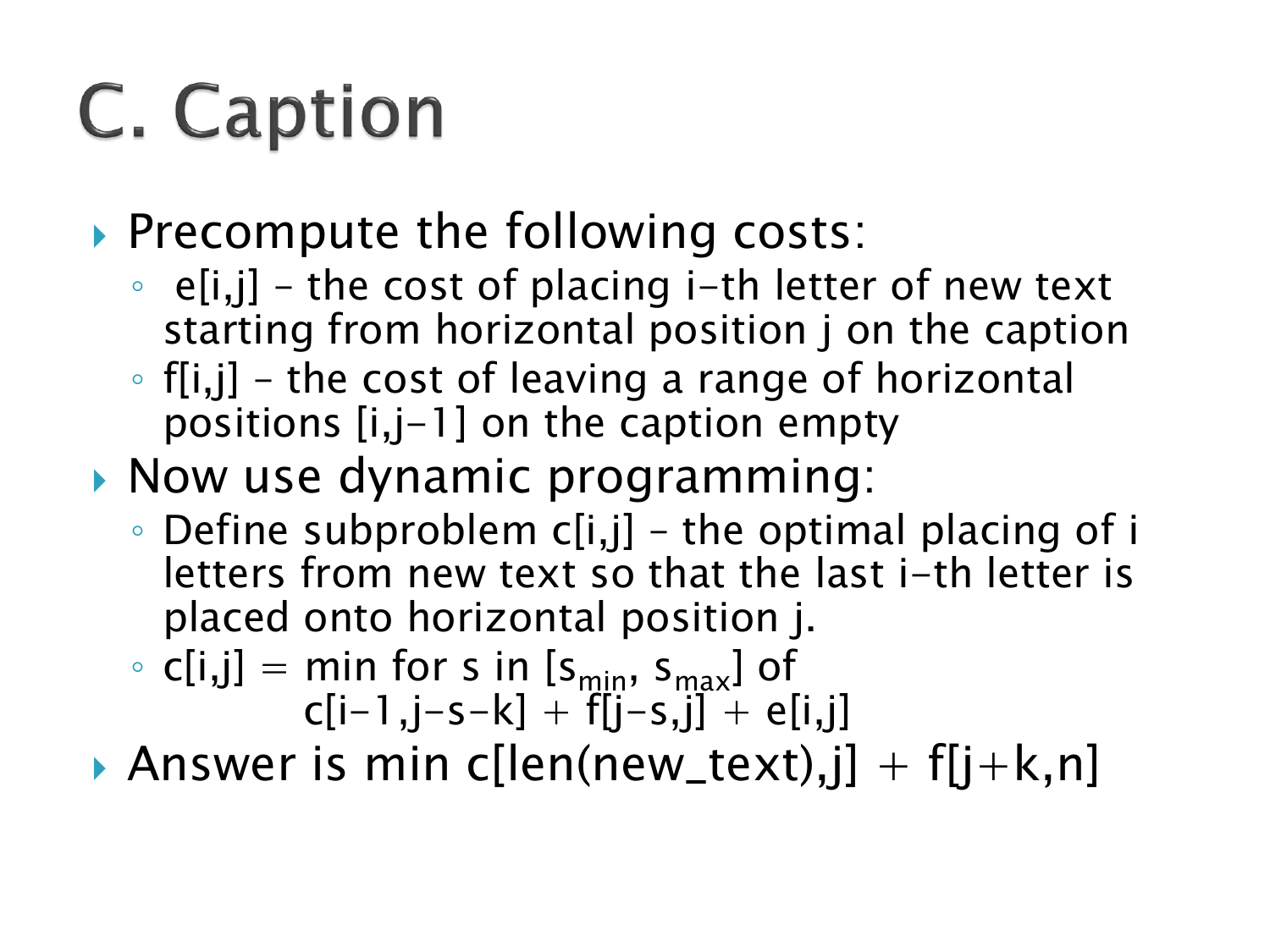# **D. Dictionary Size**

- ▶ Build a two tries:
	- all words in a dictionary (trie of prefixes)
	- all words in a dictionary in reverse order (trie of suffixes in reverse order)
- Use the second trie to count the number of suffixes starting with letters a to z and the total number of suffixes
- ▶ Using the first trie analyze all prefixes:
	- +count the number of suffixes for all letters that do not constitute the continuation of suffixes
	- +1 all suffixes that are in the dictionary (words)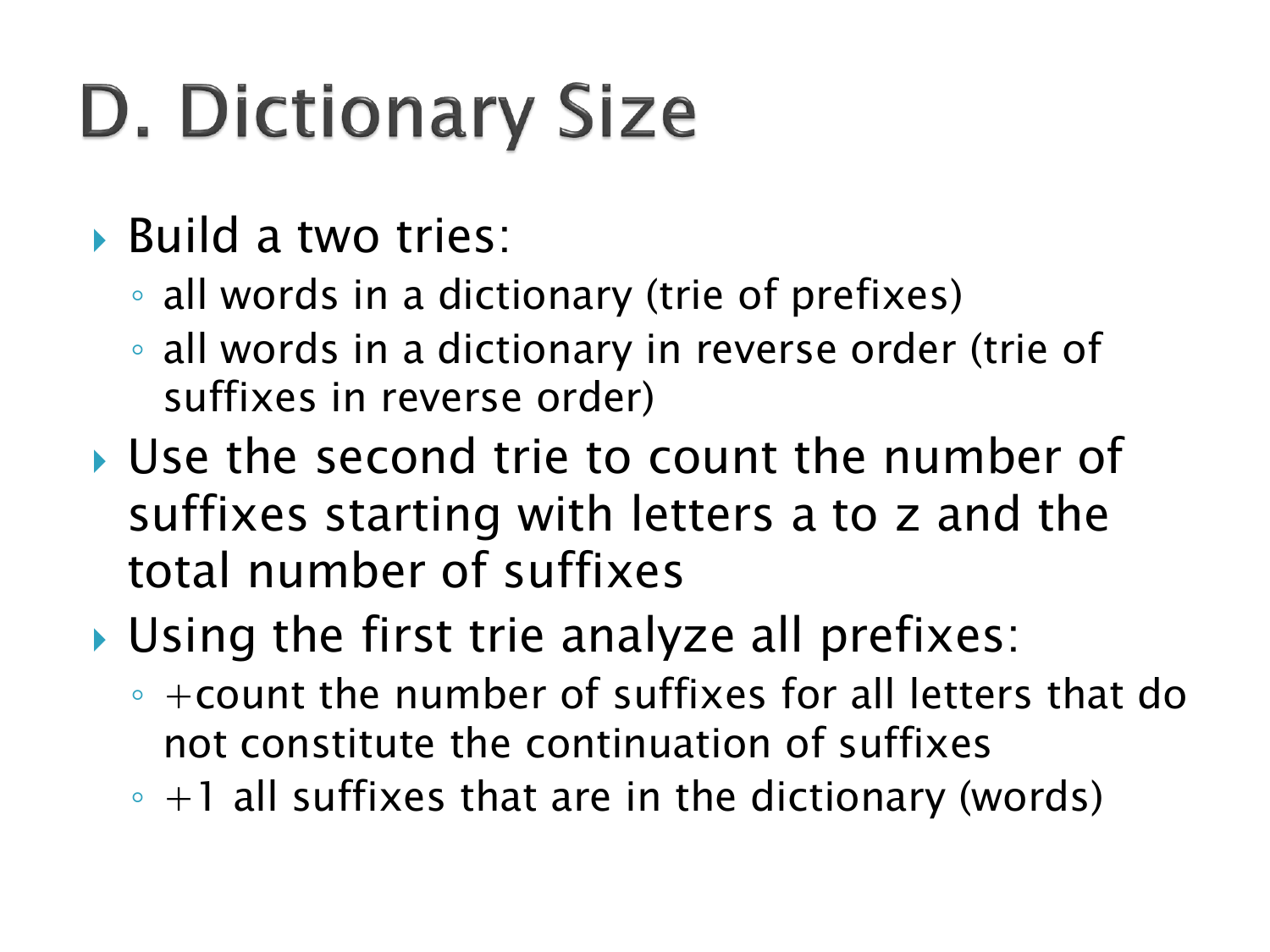## E. Eve

- Analyze which matrilineal family each individual belongs to (the information about fathers should be ignored)
- A family is either sequenced (at least one individual is) or assign it some unique negative id
- ▶ Now analyze the set of families of alive individuals
	- Two different positive family ids -> NO
	- Just one family alive -> YES
	- Otherwise -> POSSIBLY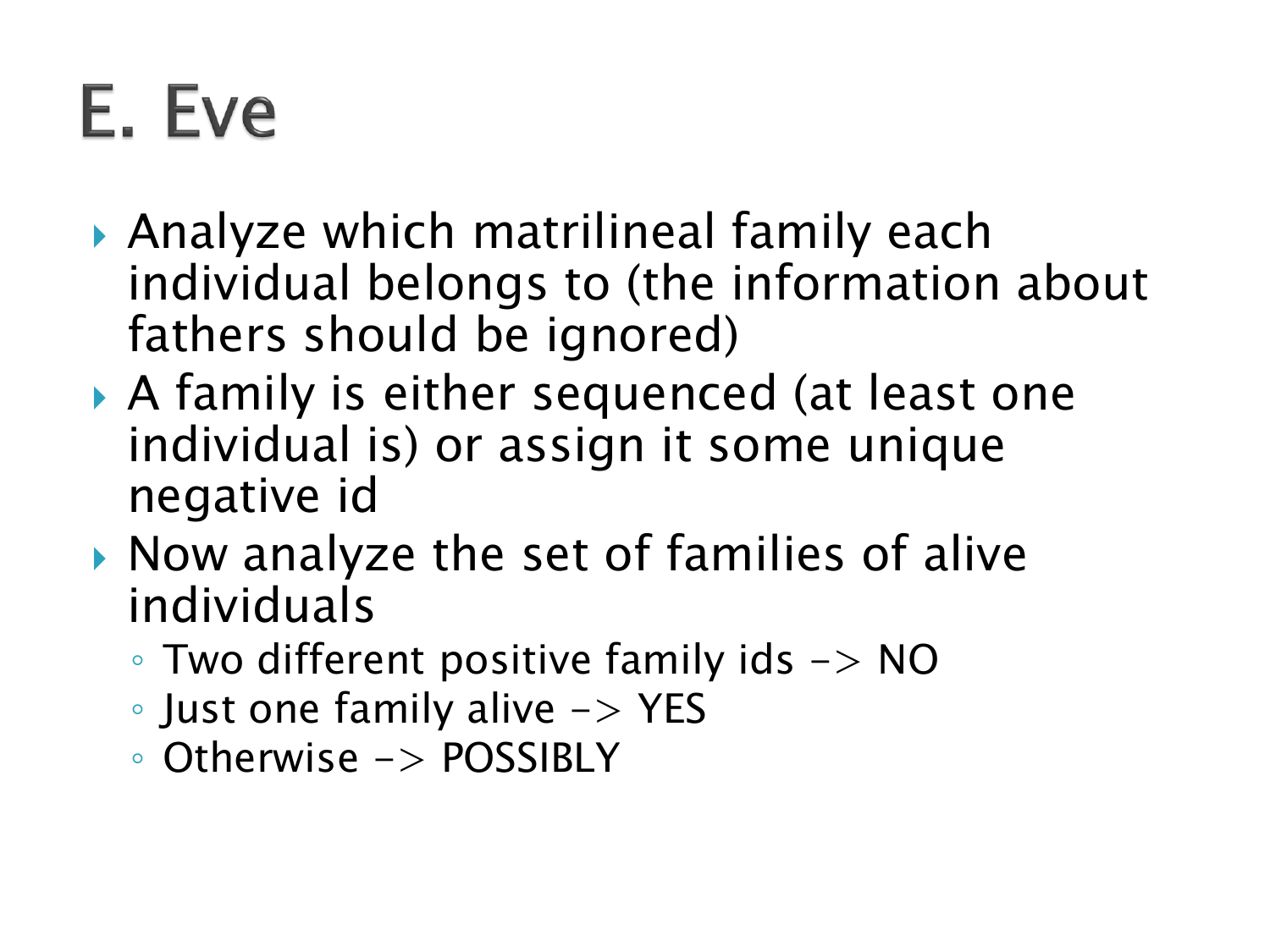# **F. Flights**

- ▶ Create a data structure with a "skyline" of parabolas (list of intervals)
- ▶ Build trivial skyline for each missile
- Recursively merge those skylines to produce a binary tree – interval tree by time, so that log(n) skylines needs to be analyzed for any time range
- ▶ For each node in the time interval tree, build a space interval tree, so that in log(n) a maximum in any space range can be found.
- Now, each query can be answered in  $log<sup>2</sup>(n)$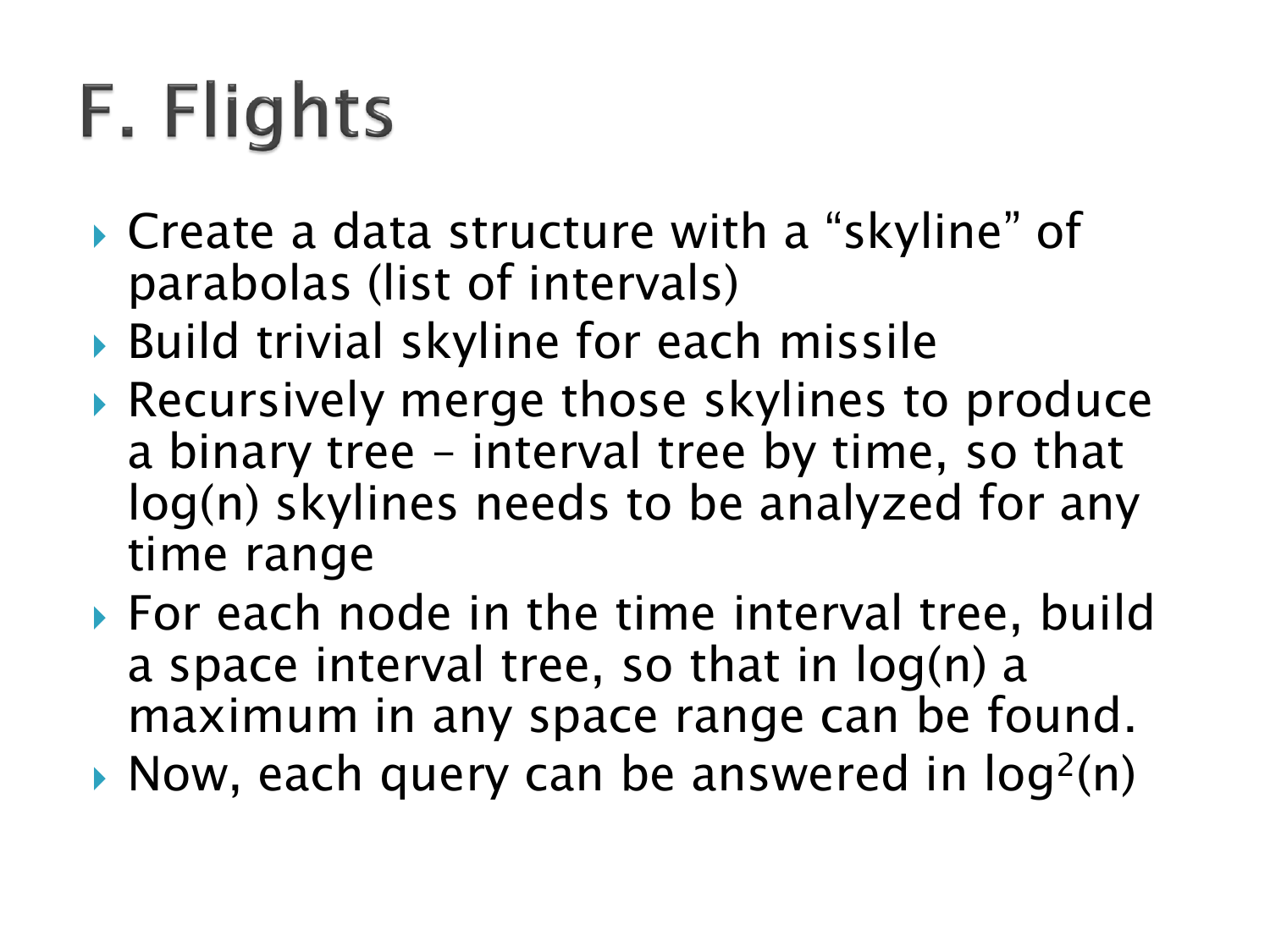# **G. GCD Guessing Game**

- ▶ The hardest number to guess is 1
	- All answers are 1. All other possible numbers have to be eliminated by questioning
- ▶ For each prime number in [2,n] range we can ask it, to eliminate all numbers divisible by it
- ▶ But we can do better
	- $\degree$  For n=6 we can ask 6=2\*3 and 5.
- ▶ So we need to group primes into the fewest number of groups, with a product  $\leq$  = n
- Greedy algorithm will do just fine
	- Just group 2 with the largest prime so that their product  $\epsilon$  = n, etc.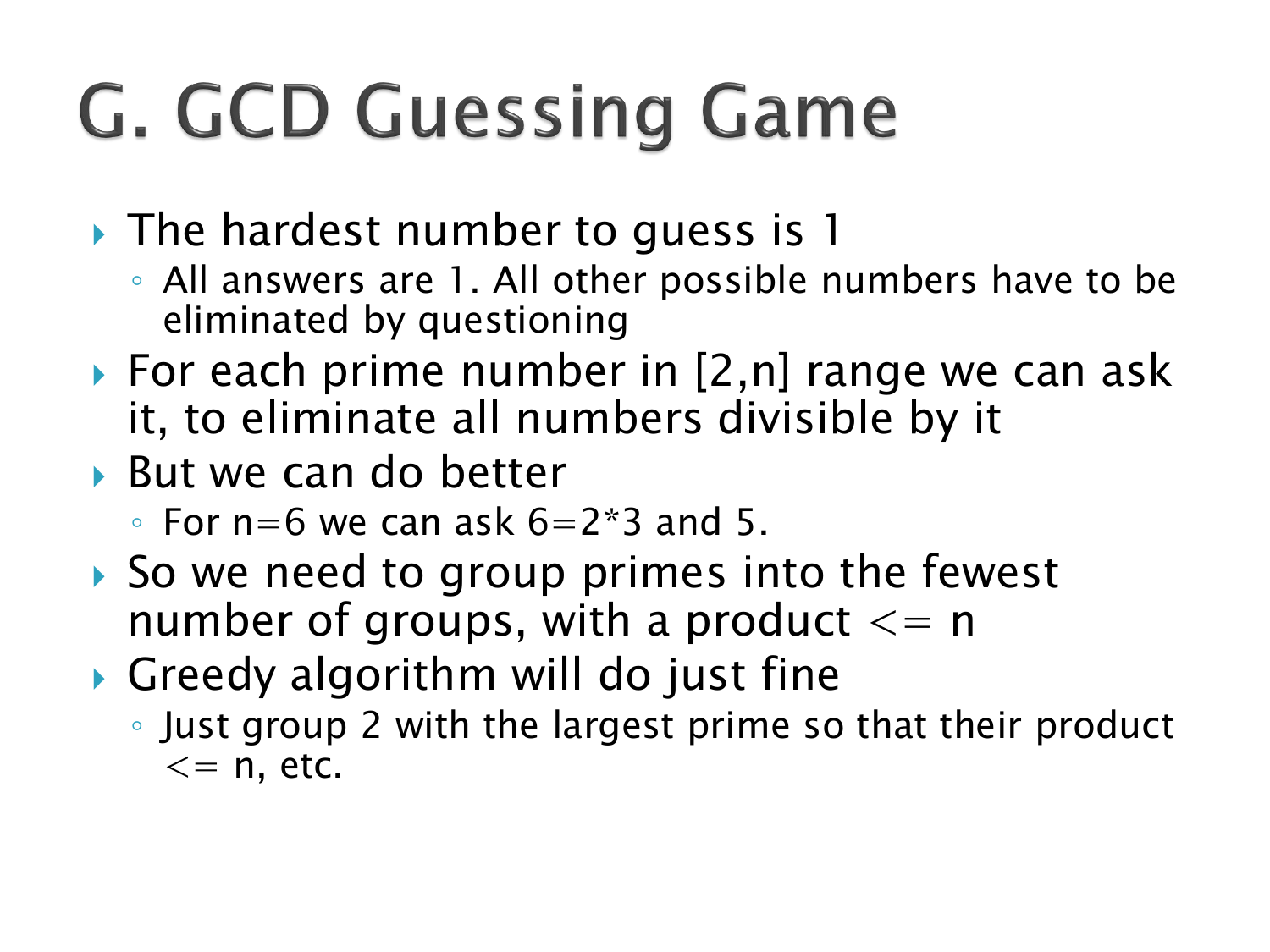## H. Huzita Axiom 6

- ▶ For a point and a line, define a family of possible folds that place this point onto this line parameterized by some real t.
	- Write an equation in the form  $a(t)^*x+b(t)^*y+c(t)=0$
	- Where a(t) and b(t) are linear in t, c(t) is quadratic.
- For two families we need to find  $t_1$  and  $t_2$ , so that lines are the same
	- $\circ$  The normals (a<sub>1</sub>,b<sub>1</sub>) and (a<sub>2</sub>,b<sub>2</sub>) are collinear
	- Any point from the first line lies on the second.
- Solving this system for  $t_1$  gives a cubic equation for  $t_1$ .
	- Take care of degenerate cases and solve it using binary search
	- Resulting t gives a fold.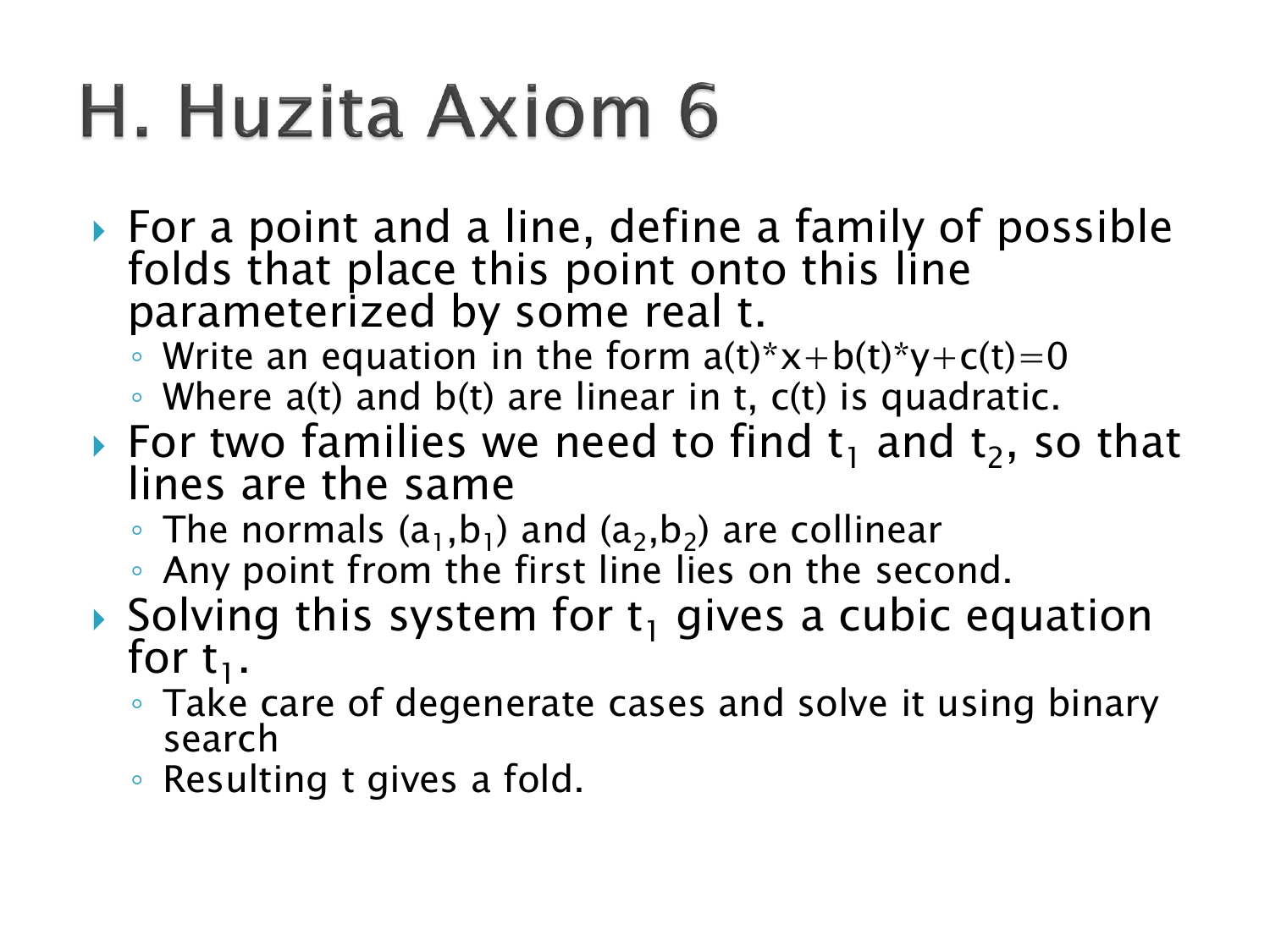## **I. Interactive Permutation Guessing**

- $\triangleright$  Pick a permutation  $p$  and a number i
	- $\circ$  Now try all possible positions for *i* in  $p$
	- On some of them the longest common subsequence has the length  $k$  on others  $k - 1$
	- Any of the positions that gives an answer k has the following property:  $i$  is a part of any common subsequence of length  $k$
- ▶ Solution: For all numbers from 1 to *n* try all their positions and pick the one with max longest common subsequence
	- By the above properly we get a common subsequence that contains all *i* from 1 to  $n$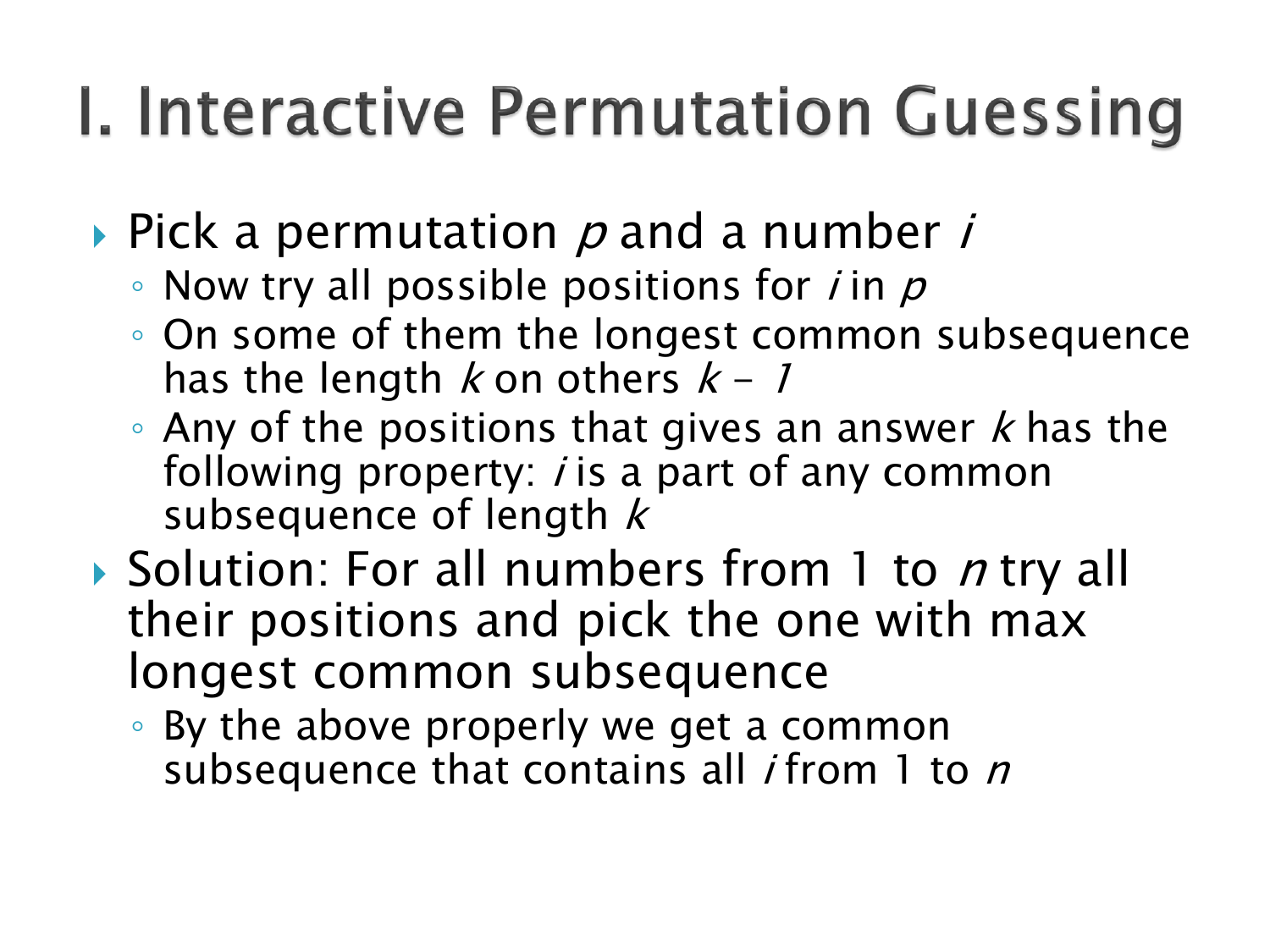# J. Journey

- For each pair  $(F_i, d)$ , where d defines one of 4 directions, recursively find:
	- Direction after executing F<sup>i</sup>
	- $\bullet$  (dx, dy) position shift after executing F<sub>i</sub>
	- $\circ$  max x+y, max –x+y, max –x–y, max x–y
	- Use memoization
	- Use arbitrary precision numbers (max answer  $= 10^{200}$ )
- ▶ Track infinite recursion, when we attempt to compute  $(F_i, d)$  that is already being computed:
	- Collapse all current (dx, dy) on stack
	- $\circ$  If they total to  $(0, 0)$  the answer is finite
	- If they total to something else the answer is Infinity.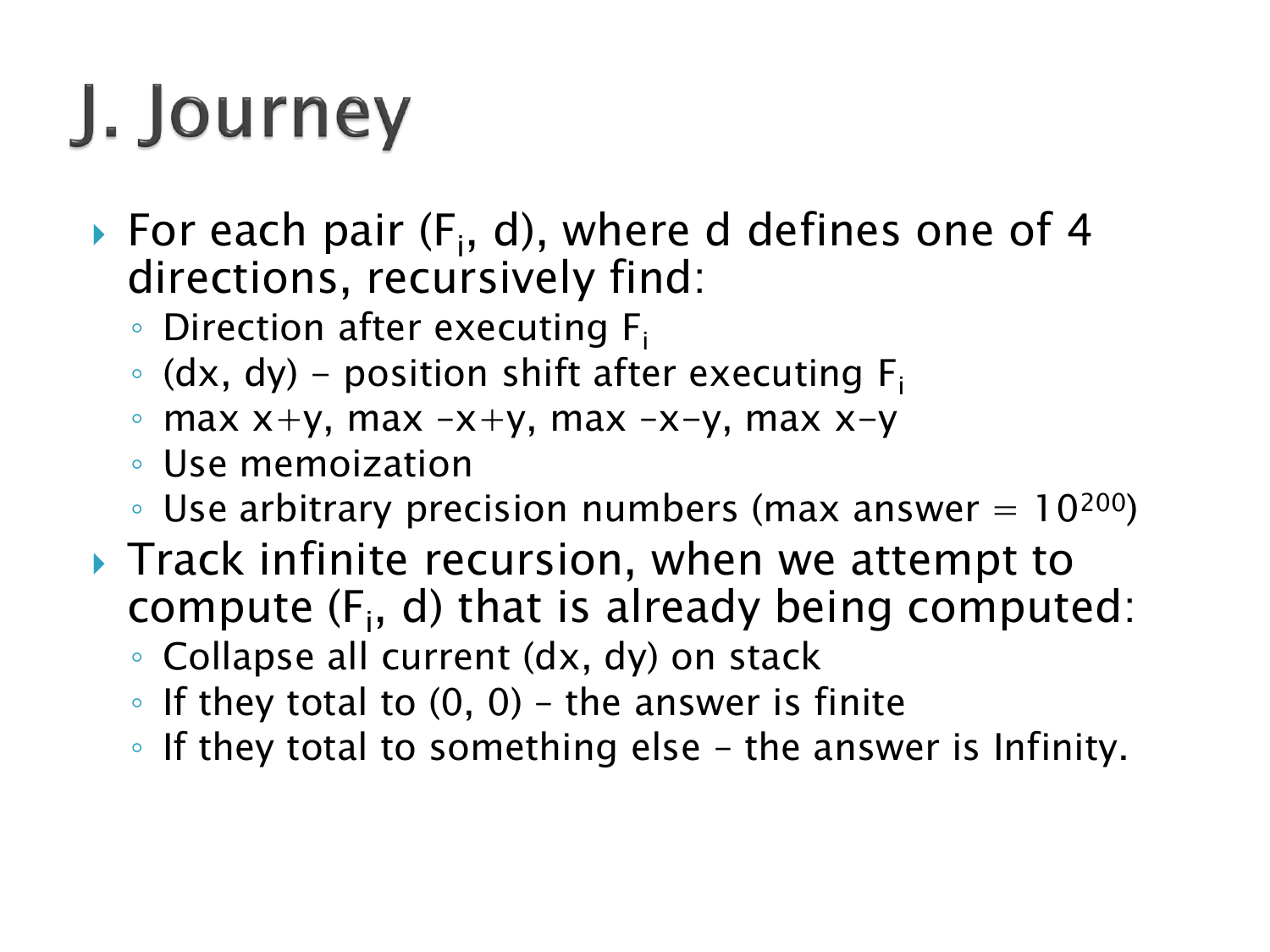# K. Kingdom roadmap

- $\rightarrow$  The graph is a tree. We shall connect each leaf to some other leaf, so that there are no bridges.
- ▶ Hang the tree by non-leaf node and recursively solve on subtrees:
	- Connect leaves in a subtree passing 1 or 2 leaves to the parent level
	- In each subtree connect pairs of dangling leaves, leaving 1 or 2 to return to the parent level
	- On the root level, connect two remaining leaves, or connect one to the root